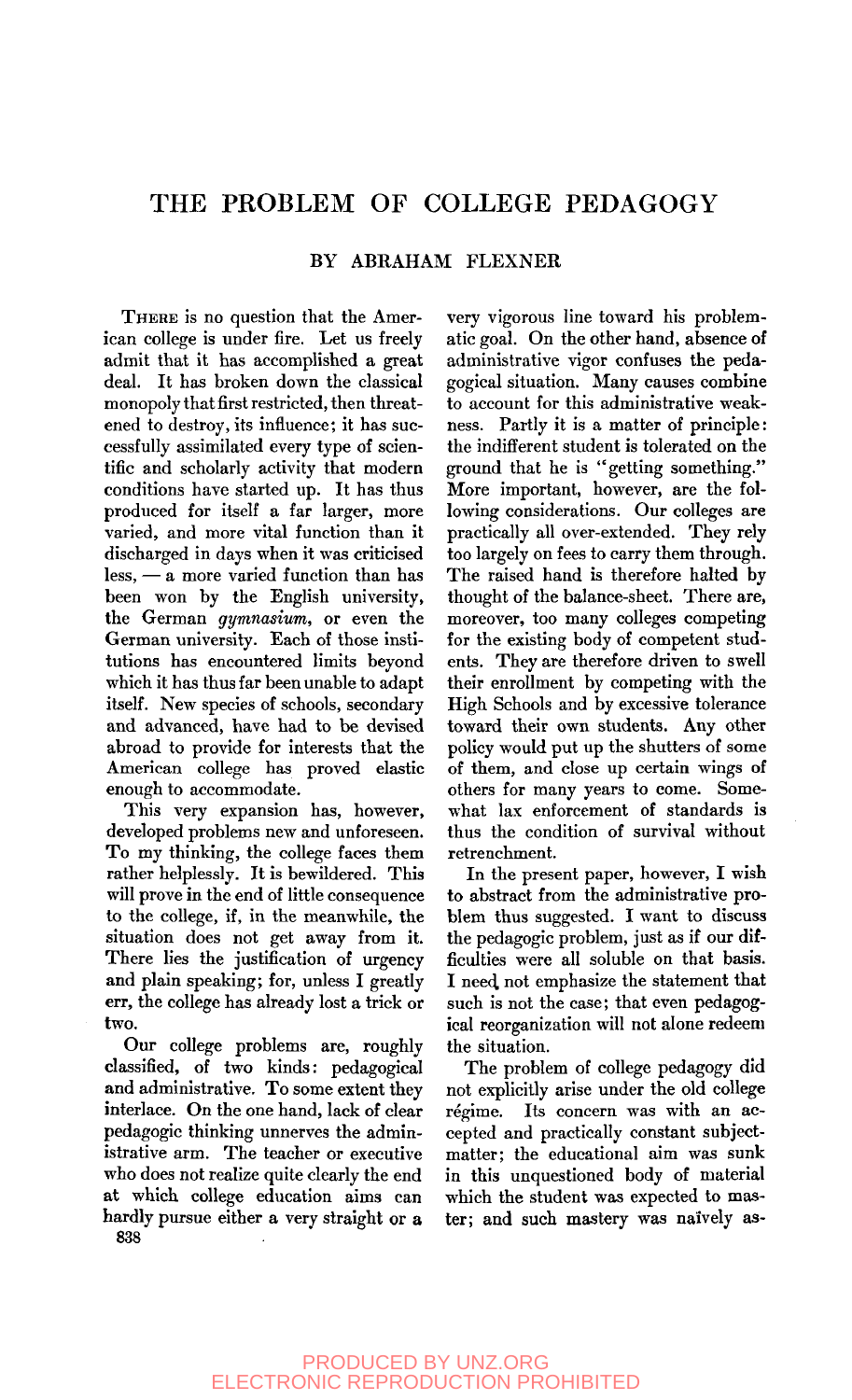sumed to involve a beneficent, and the only beneficent, discipline. Of course, this was not all make-believe. Things did really happen to the student as he worked through his tasks. But the task was itself the thing; the performance was itself the conscious aim. Latin was Latin, Greek was Greek, moral philosophy was moral philosophy. There they were, and that was an end of the matter. I say that in such conditions no pedagogical issue, as such, is raised. I do not mean that there was no effective teaching. On the contrary, the teaching was often highly effective, and I shall in a moment endeavor to ascertain the source of its unique efficacy. But there was an absence of what I may call pedagogical self-consciousness. The teaching point of view was not explicit. It was sunk in, or dominated by, a subjectmatter that had as yet undergone little of the minute dissection which has, in these days, fairly pulverized the grand divisions of history, belles-lettres, science, as our fathers knew them.

The rise of the investigative technique has displaced this objective method with something which, however different, is equally objective. The old-fashioned college aimed at the mastery of the existing fund, or some well authenticated portion of it. The new aims at refining or adding to it. Here again I do not mean that one can draw a sharp line, as though under the old régime no one ever tried to find out anything, and under the new no one ever tries to do anything else. But the difference in emphasis and attitude is nevertheless so marked that one does not mistake the two situations, if the former is conceived, as Professor Tufts has so clearly pointed out, in terms of authority, the latter in terms of interrogation. In both alike, however, teaching is absorbed in the act of knowing : knowing what some one else knows, in the first case; getting to know what no one else yet knows, in the second case.

The boy, as such, never became prominent in the old-fashioned college. because, in the first place, its endeavor was limited in range; and because, within the limits of this endeavor, it succeeded pretty well without raising any questions about him. Its procedure was, moreover, reinforced by strong social and domestic pressure. But the limitations within which it worked do not alone account for its relatively great efficiency. That is largely due to the fact that the material which it employed lay close to current human interests and activities. It was literary, untechnically philosophic, or quite concretely scientific, if scientific at all; the treatment was larger, vaguer, less differentiated, and hence really truer.

The acute logical fastidiousness which has by this time slowly worked over the whole field of human knowledge, taking things to pieces, defining sub-divisions with terrible precision, and threatening dreadful penalties for wobbling or poaching, had not yet begun its deadly work. A few large undivided geographical divisions still usurped the map, and over them a few teachers freely roamed. Hence, within each topic there was necessarily a varied interplay and crossreference.

In teaching Latin, a generation of scholars, who had not been trained more or less exclusively in some one philological specialty, taught a somewhat primitive, but for that very reason efficacious, mixture in which ancient history, ancient philosophy, and modern applications were somewhat uncritically combined. They read their Sallust and Cicero with less conscientious philological scrutiny, but they found time to discuss, even if in amateur fashion, social conditions, philosophical problems, and suggestive similitudes. Doubtless our more searching — or researching — modern method proves that they were wrong at most points; their history was mythical, their philosophy prejudiced, and their modern instances fanciful. Nevertheless, the boy got a certain stretching of intellect and interest, a certain consciousness of complexity, variety, and reality that he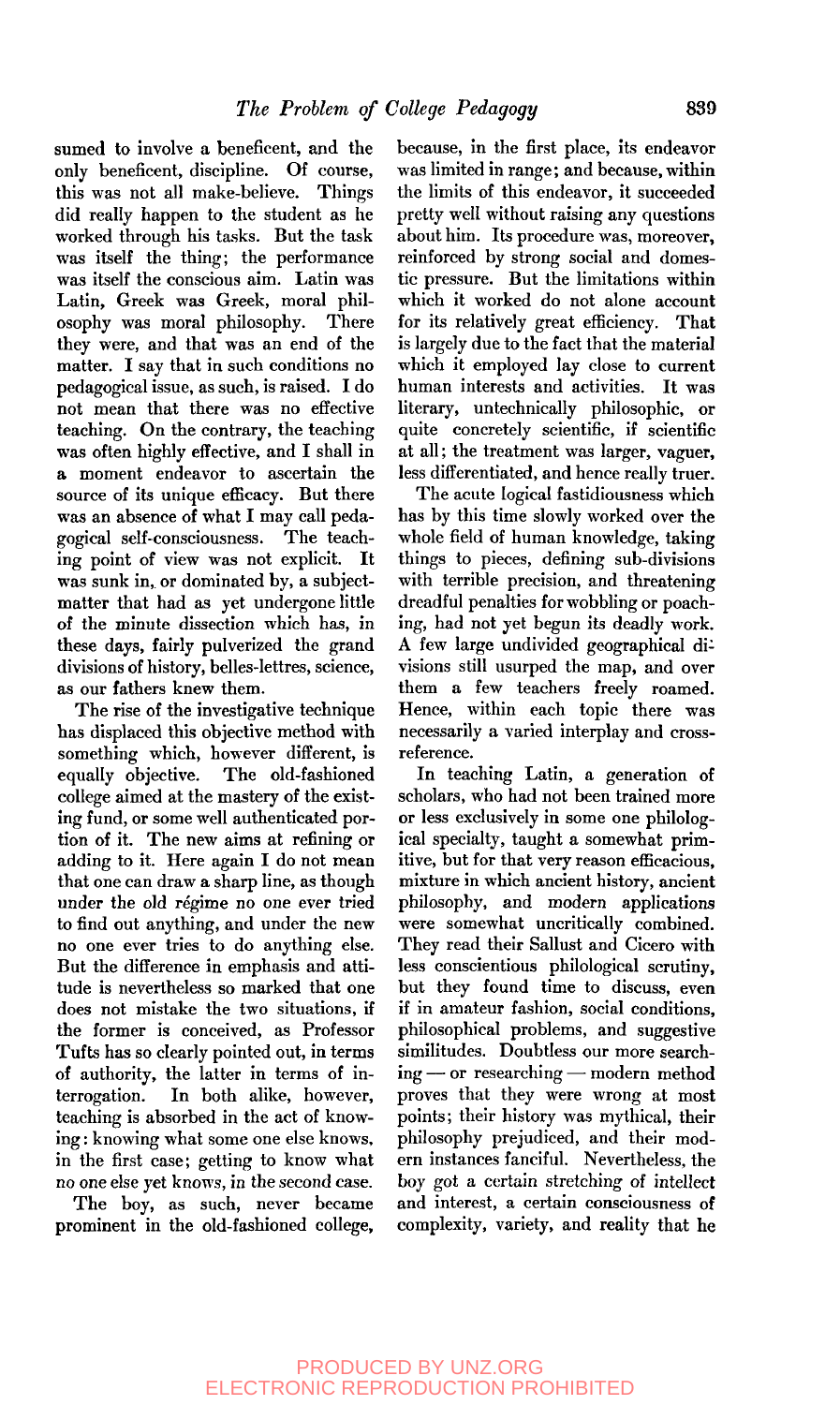does not now get from the most unimpeachable syntactical and philological drill.

What is true of the classics is true elsewhere. Fifty years ago a practicing physician could serve a few terms without qualms of conscience as professor of anatomy; and then fill other chairs by rotation for fear of becoming narrow! Nowadays, we qualify the anatomical professorship, to which one non-practicing scientist devotes his life, so as to distinguish from it the professorship of histology, the professorship of neurology, the professorship of embryology, etc. The same process has been carried out even more thoroughly in every other department of the university. Overlapping has stopped. The teacher of Latin can no longer make his work stimulating and suggestive by incidental excursions into abutting territory. His conscience would n't permit it, even if his range of interest did. He knows too keenly his own limitations; he values expert knowledge too highly. He denies to the philosopher the right to express an opinion on etymology; of course, he claims no right to express an opinion or give incidental instruction in philosophy. The old cloth has been cut into ribbons.

In other words, the criterion which we now satisfy is logical. And in the effort to satisfy this criterion, and to extend the dominion within which it holds good, our treatment of subject-matter has become colorless, abstract, and remote. We no longer call anything knowledge or fact unless it is prepared to conform to the logical requirements which all sciences, even those into which the humanities have been converted, presuppose; and into our college curricula we admit nothing that has not the words "logically approved" blown in the bottle. I am not quarreling with the logic of science, — far from it. It has given us a new and better world, and far larger hope; but I point out that if the efficacy of the old college was partly due to the vital, organic, and composite character of its appeal, then it is not strange that no reaction results when its ultimate elements are separately administered. We are dealing in education with organic — not with inorganic — chemistry; and it need occasion no wonder that things occur with vital agents that do not occur with the separate inorganic factors into which those vital agents have been resolved.

There would thus appear to be at bottom a logical incompatibility between college education and research, — the two functions which current practice has somewhat unreflectively assigned at one and the same time to a single institution. On the one hand, the institution is charged with the task of refining and resolving knowledge as such. It views this mass of material as somewhat apart, — an "object," as Professor Munsterberg is wont to call it. This object the investigator wants to break up; he wants to ascertain its structure, to establish within it relations which will make of it a mechanical, self-centred, self-complete system. When he has achieved this, the thing is, as we say, "known;" and then he goes on to extend the relations in question, to follow them further into the outlying, undifferentiated fringe, which is still vague, formless, unrelated, or, as we say, "unknown." It is preëminently and purely a logical endeavor.

The college attitude ought to be fundamentally different. It disclaims at once the very disjunction that research presupposes. Its business is practical and human; pedagogic, not logical. It operates on and with composite, living, organic combinations and wholes. It deals with complex masses, — languages, literatures, sciences, philosophies. It lacks methodological rigor. It has no theoretic interest in breaking things up, or keeping apart things that normally agglutinate. Such distinctions as it makes are empirically based. They fall far short of the logical extreme. The kind of history in which philosophy, biography, art, are still inextricably involved proves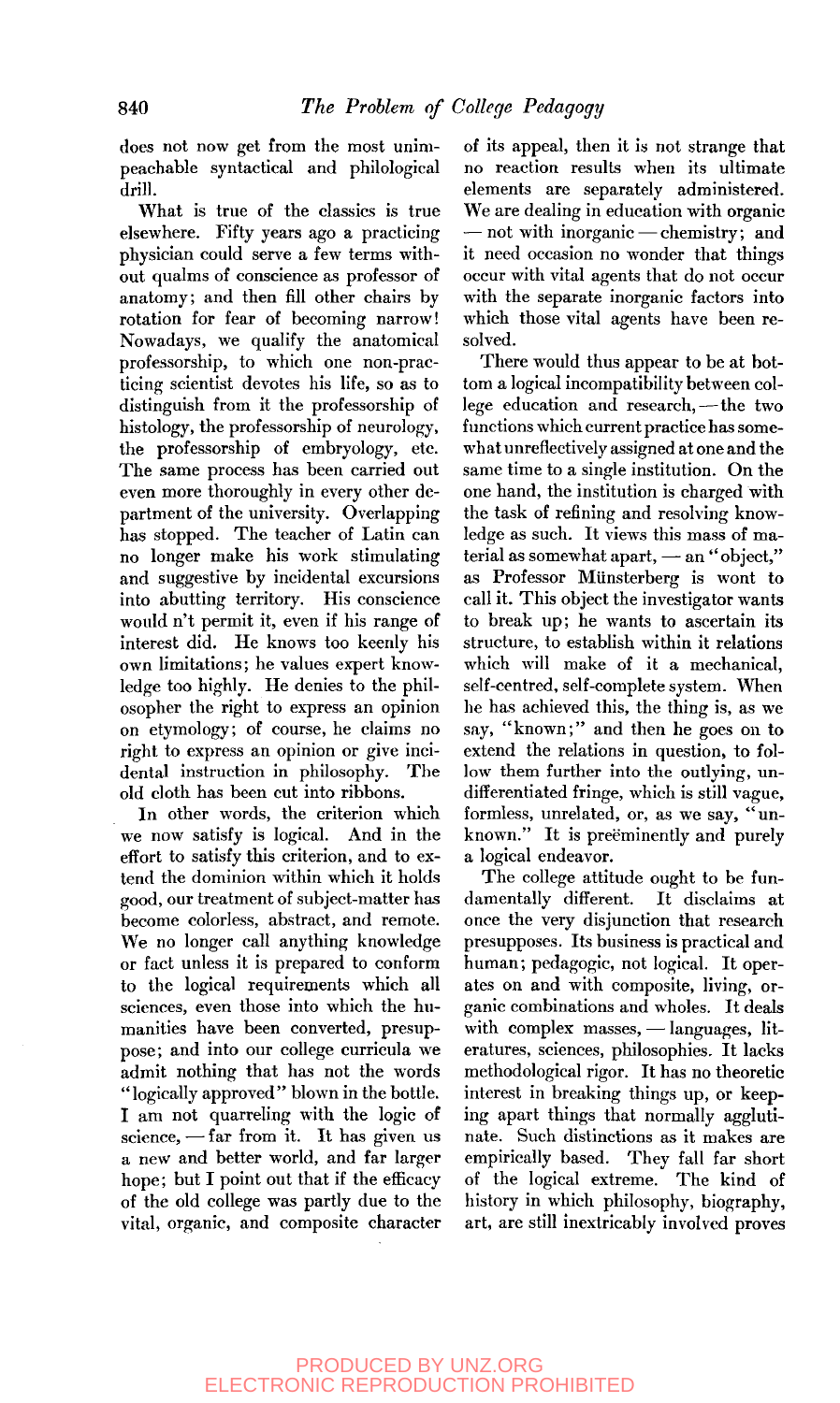unmistakably more infectious, more stimulating, than any of the several singlethread specialties into which researchers break it up. That settles the sort of history which satisfies pedagogical rather than logical critera.

Science teaching affords additional illustration. Doubtless there is danger hereabouts. In the medical schools, for example, a presentation of chemistry, notable only for its inadequacy and superficiality, was formerly supposed to be vindicated when it was called "medical chemistry." I am not pleading for that sort of thing; but I insist that between this thin lukewarm science-gruel on the one side, and the colorless abstract on the other, there lies a realm of sound teachable science, — a chemistry, a physics, a physiology, that relates itself to and interprets the student's experience, and, wherever and whenever possible, touches fearlessly his prospective activity.

It is absurd to throw away the inestimable advantage of kneading experience, application, intersecting interests into the very tissue of theoretic knowledge in process of acquisition. Knowledge is not corrupted that way! Teachers of practical branches in technical and professional schools stand aghast at the helplessness and apparent ignorance of their trained students. The teaching has been so " pure " that it has shrunk from attaching itself to experience at one end or use at the other. As against such practice I urge that pedagogical vitality, pedagogical necessity are just as valid in education as are logical validity and logical necessity in their appropriate domain. Logical canons govern a world that lies for the most part beyond the pedagogic level, whatever one locates within that line, — high school, college, or professional school. There should be, then, properly no issue between education and research, for there is no issue between training minds and organizing facts. The situation which eventuates in the conflict is itself a false one.

Meanwhile, the thing has been done;

the iridescent fabric has been unraveled: here are the single threads. The work cannot be undone. The naive and once inviolate totals, which we knew as the classics, as history, as literature, are in the same plight as Ilumpty Dumpty, whom.

All the king's horses and all the king's men Can never put together again.

For the moment the situation is therefore deadlocked; the college cannot, on the one side, recover what time and progress have taken away; nor can it, on the other, as has been abundantly proved, succeed simply through anticipating the special and appropriate standpoint of research.

Here, as I view it, the problem of modern college pedagogy is born. I suggest that, in the place of natural organic combinations which the old-fashioned college found efficacious, the modern college must effect rational combinations, whose organic character is vouched for by social need and experience. Pedagogy, whether secondary or collegiate, becomes thus a subtle chemistry which, far from regretting or antagonizing, finds its present opportunity in utilizing the achievements of research. This suggestion, if sound, takes advantage of the differentiation of function that I have already discussed ; it shows further how the complete development of research has been the essential precondition of the reconstruction of the college on a basis really adequate to social need. The old-fashioned college could, in a word, take its material as it found it, just because it was concerned to build only such a house as could be built in that way. But the task set to the modern college is both more various and more definite. To comply with the different specifications, the material must come, not in its natural blocks, but in an elemental form which permits all the necessary kinds of combination. And the art of recombination, with a view of meeting conditions determined by the individual constitution of the bov on the one hand, and by the structure of society on the other, — that is the intellectual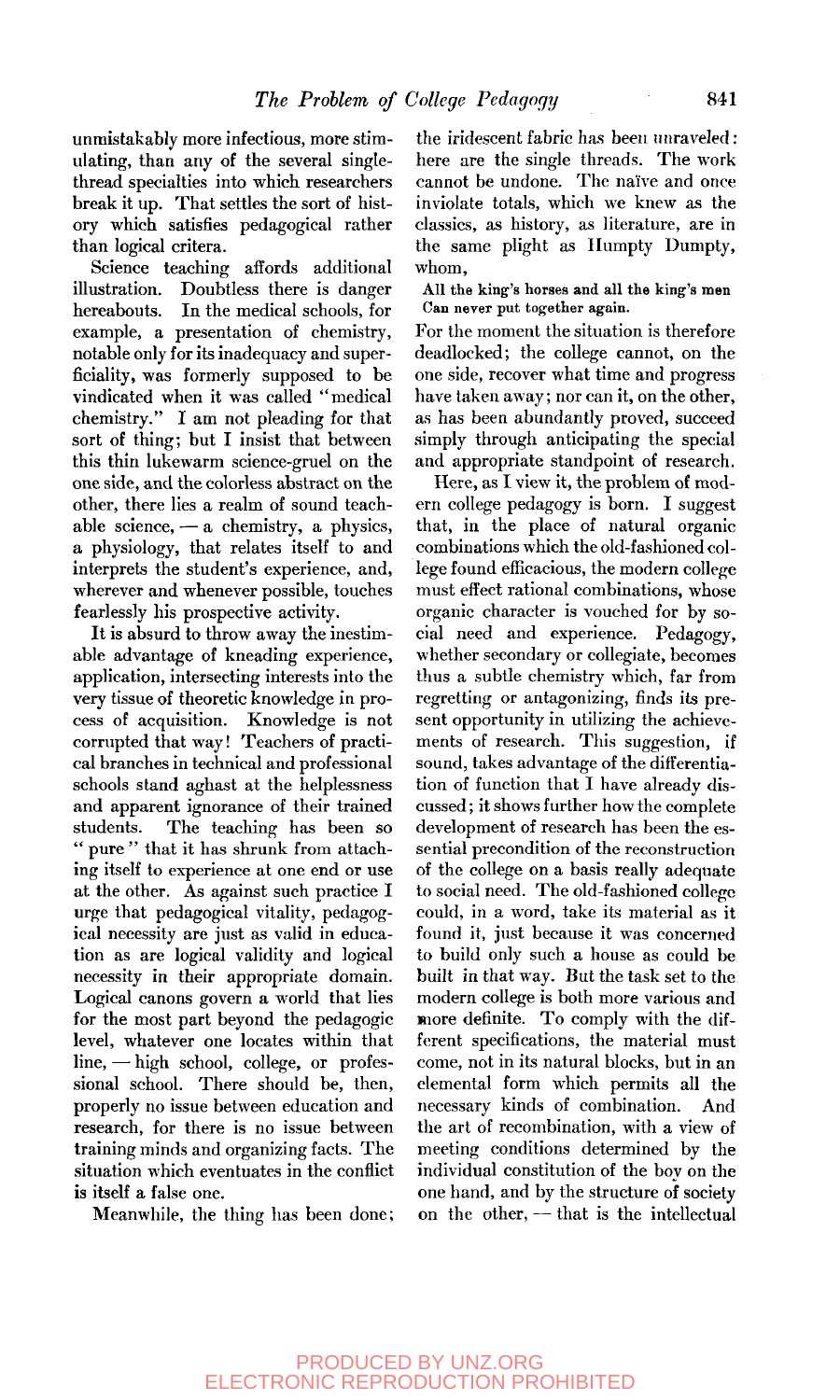chemistry which I mean by college pedagogy.

I have elsewhere undertaken to find in differentiated social types the principle upon which the college may proceed in recombining the elements which investigation has put into its hands. At first blush, such a suggestion seems to run counter to the fundamental purpose of the historic college. If the college has an eye to vocation, what is to become of culture? The answer to this inquiry I shall presently suggest; let me first indicate why, in any event, I consider such reconstruction of the college curriculum on the basis of ascertained social types, — professional, technical, scholarly, industrial, or other, — to be quite inevitable.

President Eliot has demonstrated once for all that selection — how safe-guarded and organized, it matters not for the moment — is bound to prevail in the modern college: the field is too broad to be covered by any one individual. If, then, choice is to be allowed, it is good sense to enlist through election the boy's maximum interest and power. So far, the college. Now, subsequently, in practical life, we proceed on the very same theory. In exactly the same interest, — that of  $e\text{conomy}, \text{effectiveness}, \text{happings}, \text{---}$  we concede to the boy the privilege of freely determining the direction of his own career. Here then is the situation: If the student's college choices were pertinent, they represent permanent interest or capacity. When the boy emerges from academic tutelage, the same forces, however strengthened or modified, utter themselves, making his development continuous, not discrete. If, then, the two phases thus run and are meant to run in the same channel, the college must be long-headed enough to treat the inevitable vocation, not as an obstacle, but as an opportunity, by developing its cultural implications and significance.

The part of the college under the fluid conditions now existing, is not therefore, as President Hadley recently proposed, deliberately to disrupt the boy's development, so that coming out from under the academic ether he finds himself in possession of a freedom which his unsteady gait forbids him to use, but rather to ensure the intelligent and significant selection of a vocational function, which he has been trained to comprehend in all the fullness of its social and historic relations. The breadth and flexibility of intelligence which we call culture has nothing to dread from vocation thus conceived; its enemy is a self-centred, detached pursuit, in which relations, implications, perspective, ideals, are ignored. And from such pursuits, culture is almost equally in danger, whether the pursuit be Greek roots or selling shoes.

If, now, such reconstruction is theoretically unobjectionable, the sole remaining point is as to its practicability. I am not ready to submit the outlines of the required typical curricula; but I see no reason to doubt that they can be constructed. An initial difficulty touches the feasibility of intelligent action on the student's part. I have recently begun an inquiry which may throw some light on this subject. A brief preliminary investigation, among law and medical students in various sections of the country, appears to indicate that something like sixty-five or seventy per cent of the college graduates now studying law or medicine knew in college just what their subsequent vocation would be. And the college made no use of that significant fact! So complete may be the divorce between an elective college course supposedly bearing toward the student's career and that career itself, that a well-known theological seminary, whose students are largely college graduates, finds itself compelled to institute a beginner's course in Greek, because so few intending theological students now enter the seminary with a knowledge of that language! If, now, under conditions in which the college does little or nothing to assist the boy to know himself, a large proportion are nevertheless clear as to their ultimate destination.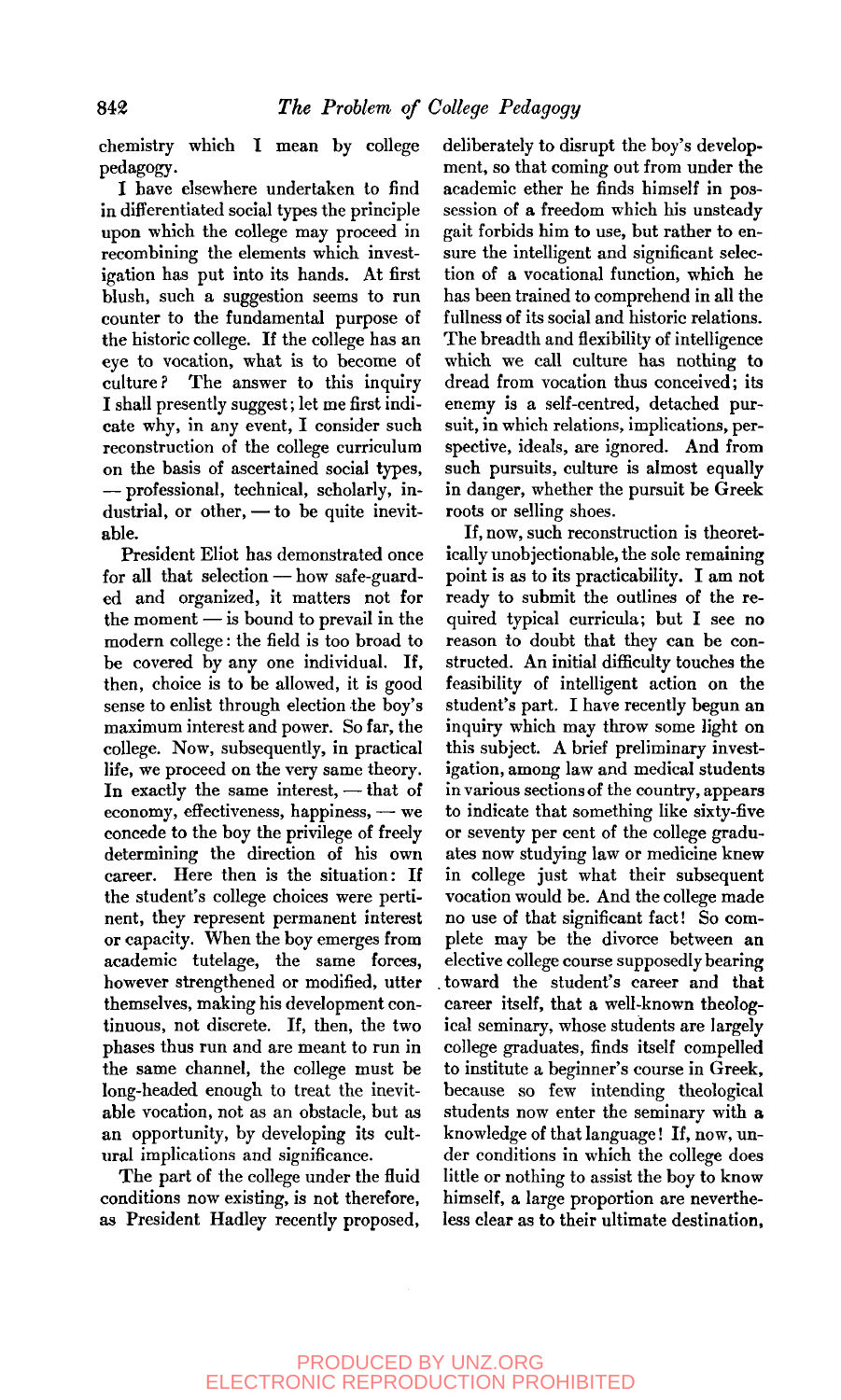little as they profit by that knowledge, is it not likely that proper emphasis would greatly increase their number ? A minority may, indeed, never know; of these, enforcement of proper standards would eliminate some; the others would get a better education if, even under a little coercion, they pursued some organized form of instruction, than if left to drift as now.

The proposed organization of curricula does not necessarily aim to fill the student's entire time; it provides an organized core, not inconsistent with a certain leeway outside, which will permit the boy to gratify or try-out impulses or tendencies which may define themselves in his new environment. The college student enters upon a stimulating experience ; it is altogether likely that some trail hitherto dark may light up; some fuse that has not yet burned may now catch. That consideration needs to be borne in mind.

Of course, even this is not everything. There are important phases and aspects of experience not open to choice at all. There are certain fundamental things about which, once for all, the boy has nothing to say. We do not ask him whether, for example, he chooses to speak English; nor ought we in reason to leave it to him, so far as we do, just what sort of English he shall speak. It is, I think, fairly clear that every elective system must operate subject to certain fundamental conditions and qualifications involved in the constitution of our society itself. Our main task just now is to persuade our educational rulers that nothing is to be feared from such pragmatic reference, if I dare use the word, to social organization. What I am urging in behalf of studies recently admitted into good academic society, is really countenanced by the history of classical study, now so strangely misinterpreted. For Latin and Greek got their start in modern life because they were useful, not because they were mere aesthetic luxuries. The immense cultural importance they subsequently attained means that men went beyond the primary purpose, in order to seize and to transmit the total import of a fertile heritage. They owe none of their vogue through the centuries to their uselessness; that has never been anything but a drawback, and now proves their undoing.

Culture neither fears use nor stops at it. It accepts what is instrumentally necessary, and subdues it to larger, more humane, more truly rational purpose. There is no conflict under modern conditions between culture, even in the academic sense, and use, unless we arbitrarily stop short. The classics, realized in their total significance, " quickened a new birth; " but they were embraced, in the first place, because they served a useful purpose. The instrumental basis was thus in time covered beneath a rich cultural development. For a long time, these ancient literatures were alone eligible to this treatment; we must to-day seek their successors in vehicles that are similarly pertinent to our needs. That is exactly the process that college pedagogy has to work out with each of the rival claimants to a share of the " old dominion." And here we unexpectedly encounter again the fundamental antagonism between education and research; for education, as I have just been pointing out, reckons inevitably with organic social composites, and strives constantly to apprehend relations, significance, function,—whereas research abstracts from function, isolates, reduces, analyzes, succeeding just in the degree in which it satisfies logical statutes.

Whether now one teacher can best do both has, to say the least, not yet been proved. Until it has been proved, ardent believers in research — of whom I count myself one — will seek jealously to protect the investigator against exhaustion, interference, and waste. If instances occur in which he finds stimulus or relaxation in genuine undergraduate teaching, nothing forbids such indulgence; but an occasional case justifies no general in-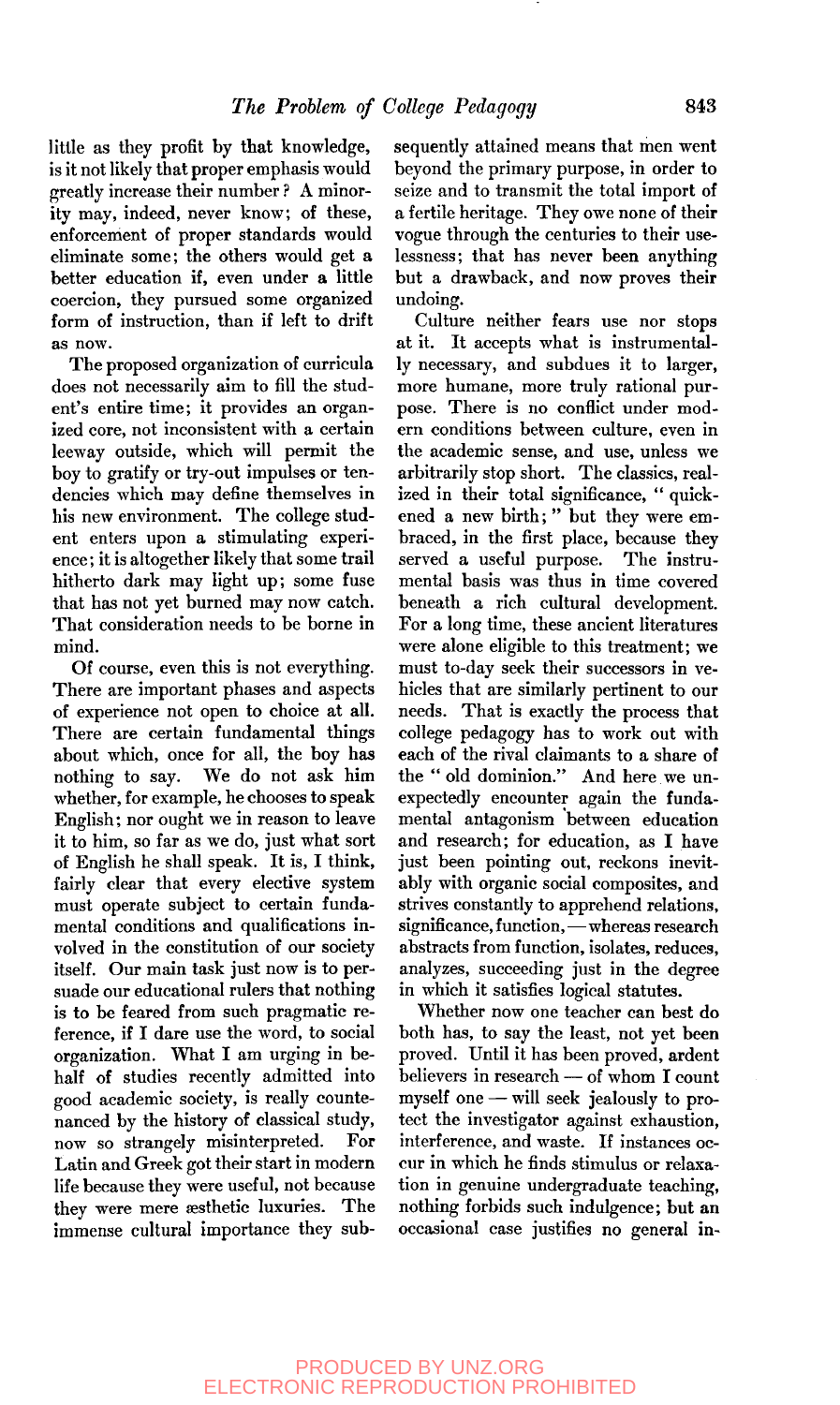ference to the effect that all college teachers will be inspired by research, or that all investigators gain through college service. The boy with his perfectly definite pedagogical needs remains always the centre of reference. That factor safeguarded, it is relatively indifferent just how or whence the teacher derives his inspiration, so he but have it. He must absorb, by all means. Beyond this, he is free — to research, if he chooses; to recover and maintain his spirits, vitality, largeness of outlook and interest, in any or all of a dozen ways. No evidence justifies the assumption that vitality can be maintained by research alone; it has sometimes been lost that way. Nevertheless the universities continue to penalize college teachers who derive their power from other sources.

I took occasion, not long ago, to ask a college dean who was the best teacher in his institution. He named a certain instructor.

" What is his rank?"

" Assistant Professor."

" When will his appointment expire ? " " Shortly."

" Will he be promoted?"

" No."

"Why not? "

" He has n't *done* anything! "

This policy not alone tends to force the graduate treatment down into the college, — it overlooks the inexhaustible variety of youthful response, the constantly shifting interaction of discovered truth with practical interests. At this point the modern law school has a lesson to teach the academic department. The law is surely a rather definite and fixed body of material; the teacher of law is teaching things known, decided, recognized. If the present theory of college procedure is sound, law teaching is bound to be stale; is it? Not if the law teacher has teaching-insight and interest. Legal education has, it is true, serious defects; these are not now in question. The point is that the enthusiasm and effectiveness of the law teachers at Harvard, Columbia, Chicago, dealing, as they do, with an already determined subject-matter, completely disprove the contention that vigorous teaching is inseparable from research. Nor does the legal mind, trained by teachers who are content to teach, compare unfavorably in point of flexibility and power with the scientific or linguistic type, trained by teachers too solicitous for their own mental sprightliness and academic advancement to lose themselves more or less completely in their pedagogic function.

## PRODUCED BY UNZ.ORG ELECTRONIC REPRODUCTION PROHIBITED